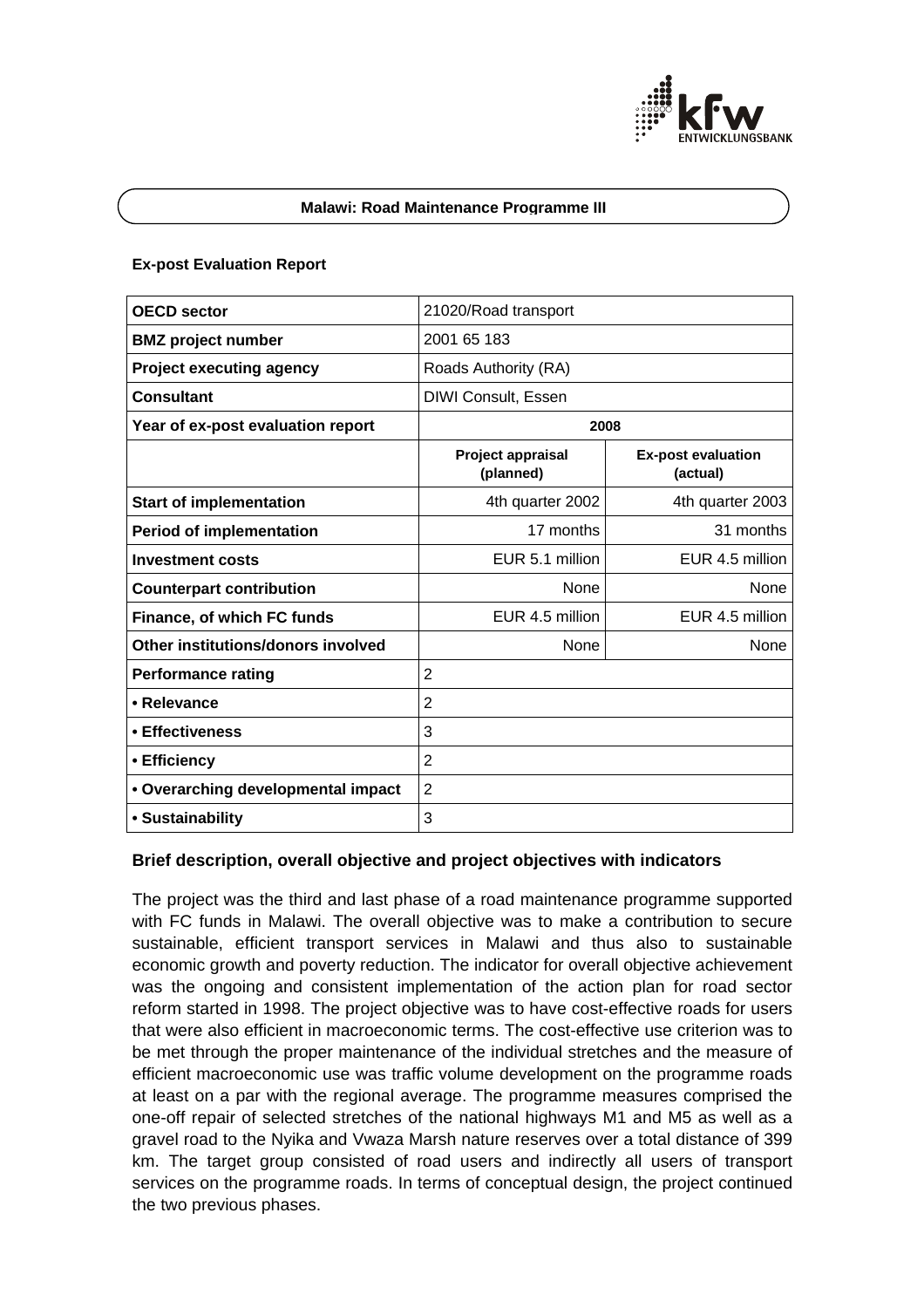The project executing agency was the Namibian Roads Authority (RA), which is in charge of maintaining classified roads. Including consultancy services, total costs amounted to EUR 4.5 million, fully financed from FC funds. Owing to the precarious national budget finances and the high development-policy priority of the project, no counterpart contribution by the Malawian side was planned.

# **Project design / major deviations from original planning and main causes**

The Roads Authority (RA) is responsible for maintaining Malawian roadways. Road construction is financed by the Road Fund (RF), with fuel levies accounting for 90%.

In 2006, the revenue from the RF covered just about 15% of total requisite expenditure by the RA for regular and periodic maintenance and upgrading measures. Recent estimates by the World Bank predict that about US\$ 50 million a year will have to be earmarked for the road sector in the long term. Malawi will therefore continue to remain dependent on external finance in this sector.

As envisaged at project appraisal, the maintenance work is generally carried out by private building contractors with the RA in charge of awarding, supervising and financially administering the contracts via its regional setup (five zonal units in Mzuzu, Kasungu, Lilongwe, Zomba and Blantyre). The inspection of activities on site confirmed that the RA is capable of conducting sustainable maintenance work on its own with the help of the private construction industry. The professionalism of personnel engaged in road construction is, however, in need of improvement.

The introduction of the lengthmen system for routine maintenance has proved to be a failure. The tentative introduction of the system on some stretches of road did not ensure regular road maintenance of sufficient quality.

# **Key results of impact analysis and performance rating**

The project aimed at general poverty reduction. The poverty rate in the different project regions ranged between 51% and 63%. Poverty reduction impacts are more indirect, raising income by improving the accessibility of workplaces and rural markets and better education thanks to shorter travel times to school, for example.

The road maintenance did not cater for environmental protection and resource conservation. No adverse environmental impacts have occurred. The project afforded little scope for gender equality. Studies on similar projects have shown that women can reach health facilities faster, which reduces maternal and infant mortality above all. School attendance by girls also increases above average due to the safe and fast journey to school. Participatory development/good governance was not an objective.

In summary, we assess the developmental efficacy of the project as follows:

Relevance: The sustainable improvement of the transport system is one of the Malawian government's declared development-policy goals. Besides energy supply, the lack and poor quality of roads place a major constraint on national socio-economic development. By rehabilitating major stretches of the main roadways in Malawi and supporting other donors in setting up a sustainable maintenance system, the project made an important contribution to improving the national transport system. The results chain assumptions at project appraisal that road rehabilitation would improve access to social and economic infrastructure and with that make a contribution to growth and poverty reduction remain valid. The project was carried out in close coordination with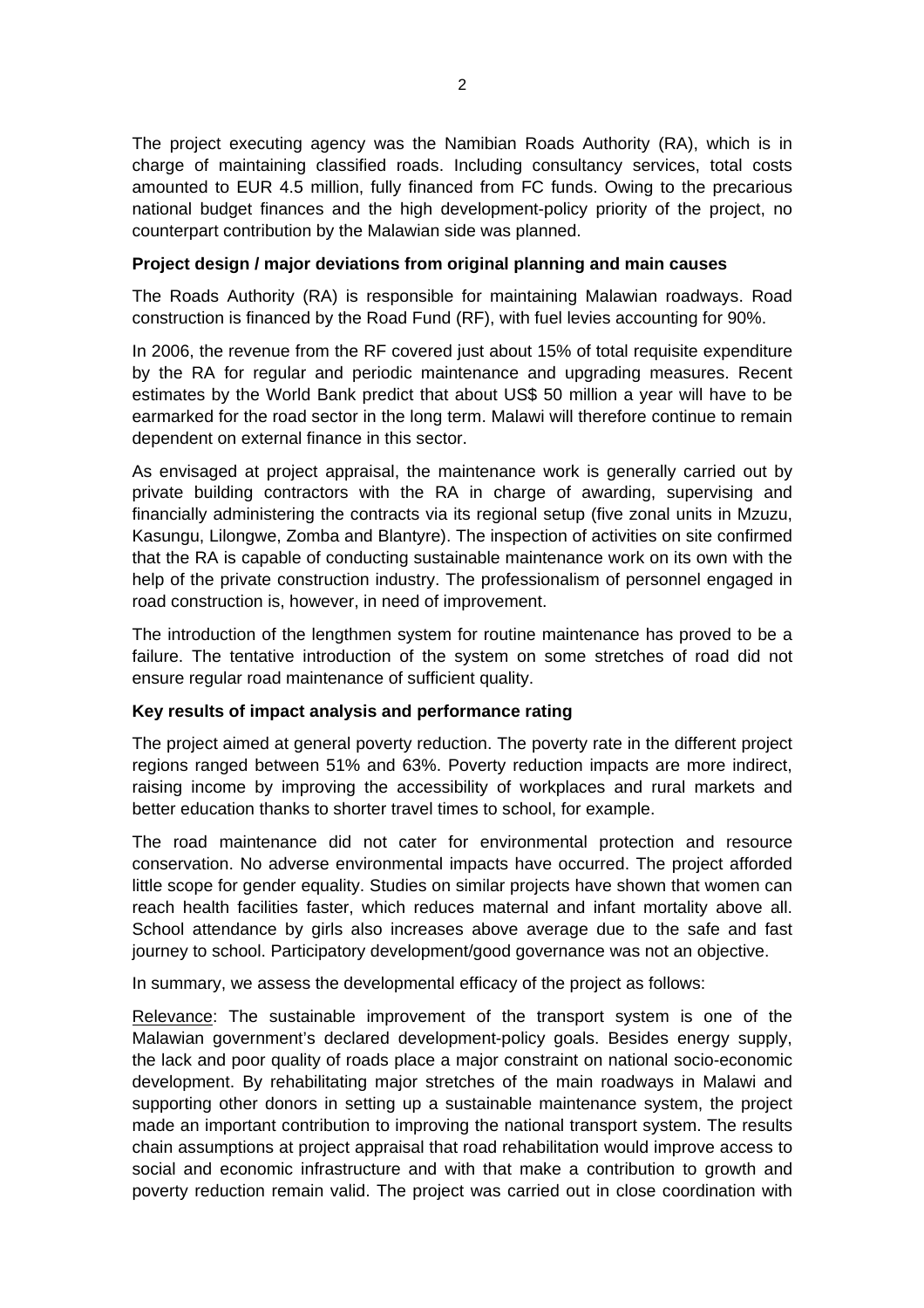and complementary to the activities of other donors, for example, the Road Maintenance Initiative (RMI) of the World Bank and EU, the World Bank Road Maintenance and Rehabilitation Project (ROMARP), the institutional sectoral reform largely supported by the EU and various projects for improving rural thoroughfares and bridges. There was therefore sufficient donor coordination and alignment with the broader programmes and capacities of the partners. Although the road sector no longer numbers among the priorities of bilateral development cooperation with Malawi, there is still a large need for donor commitment here. In future, the EU will concentrate on continuing to implement road sector reforms. Since the World Bank in particular will place its focus on the energy sector in future, there is still a substantial need to improve rail and air as means of transport and also to make good a significant backlog in rehabilitation, particularly in rural roads (sub-rating: 2).

Effectiveness: The relative increase in traffic volume at least on a par with the regional average was defined as an indicator for project objective achievement (cost-effective use of project roads) on the demand side. Increases in vehicle numbers could be checked using data from over 40 counting locations on the whole Malawian road grid for 2001 and 2006. Altogether, traffic volume on all stretches of roadway increased by 2.7% a year in this period, roughly equal to the regional average (3%). On the supply side, proper maintenance has been performed, except for the secondary access roads to the Nyika and Vwaza Marsh reserves. The project roads are in a very good condition and routine upkeep measures are carried out (e.g. tending to the verges and drainage works). At present, vehicle speeds and weights (in goods traffic) are not checked in practice. The small number of radar measuring devices will only be operational in the course of the year. The mobile weighing stations are not in use, either. This will impair traffic safety due to speeding and the overloaded trucks will place an excessive burden on the roads. This situation can be expected to improve considerably over the medium term with further support from the EU. Road levy collection and transfer to the RF has now been established, although the amounts are still insufficient (sub-rating: 3).

Efficiency: Despite delays, the project was implemented in an acceptable timeframe, at reasonable cost and to a good quality standard. At an average of EUR 15,200, unit costs per kilometre for the main roads kept well below the EUR 26,500 estimated at project appraisal. This enabled the repair of many additional stretches. Altogether, the allocation of funds can be judged as adequate. The follow-on costs for maintenance and operation are also adequate based on the available data. The comparatively favourable investment costs make for a real macroeconomic return of 36% on all stretches. The project measures thus merit a very positive macroeconomic assessment (sub-rating: 2).

Overarching developmental impact: Together with the project stretches from Phases I and II, a major part of the North-South road corridor in Malawi has been developed up to a good to very good standard. The corridor directly improves the accessibility of central and northern regions of Malawi with over 5 million inhabitants. The improved connection with lower transport costs and times raises the economic performance of the central and northern commercial centres in Malawi. Besides improving conditions for foreign trade, it also facilitates the more effective development of industries (wood, tobacco) and mineral deposits (coal, uranium) in the North for the benefit of Malawi's national economy. Non-motorized mobility for local residents is considerably improved on the rehabilitated roads, making markets, workplaces, schools and health centres faster to reach. There are plausible grounds to believe that the project makes effective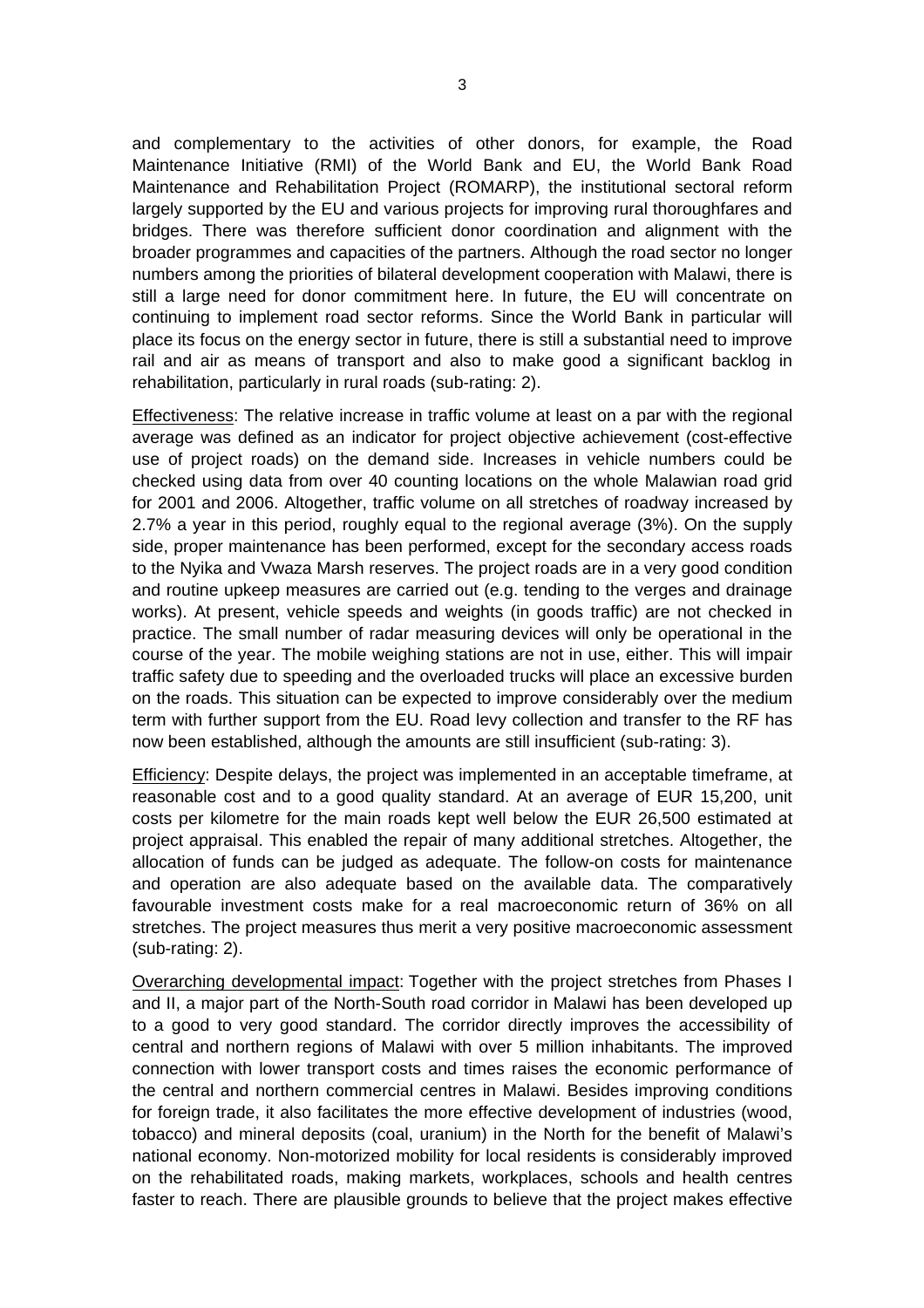contributions to attaining the Millennium Development Goals. The only problem here are the current high speeds of the motor vehicles due to lack of control, causing an inordinate number of accidents. The favourable real macroeconomic return on its road stretches is an approximate indicator of the positive contribution to growth made by the project. The overall project objective was also achieved through the implementation of the sectoral reform (which is to be continued by a Sector Wide Approach (SWAP) of the EU. Overarching developmental impact thus rates as good (sub-rating: 2).

Sustainability: The SWAP as intended by the EU would appear to ensure the sustainable long-term functionality of the new institutions. Insufficient self-finance for the sector from the Road Fund, however, will pose a problem in the long term as well. Only routine maintenance has been able to finance itself so far. Although there has been a nominal rise in the fuel levy over the last few years, it has declined in real terms. Since most inputs in road construction in particular need to be imported, this means a real curtailment of the budget. A significant increase in self-finance by raising the fuel levy, for example, is unlikely to be politically feasible. For some time, therefore, Malawi will remain dependent on external support provided by the EU and other donors. The main risk here are funding constraints on financing repair and rehabilitation. There is already a certain backlog in the periodic maintenance of existing roads today, which is not fully covered by donor funds. The building sector is now sufficiently qualified to carry out high-quality road construction measures. Capacity building measures are nevertheless needed in road construction occupations here, too (e.g. establishing relevant approved occupations and courses of study in engineering). Provided the donors can furnish sufficient funds, the new planning department in the NRA ought to be able to ensure timely periodic maintenance of the project roads. Considering the relatively low volume of traffic on the project stretches so far, capacity would seem sufficient for the foreseeable future. Both speed and weight checks should, however, be effectively implemented as soon as possible. With increasing demand, at least finance for routine maintenance of the main grid, including the project roads, seems assured. Sustainability is assessed as sufficient (sub-rating: 3).

To sum up the project is fully in line with expectations and without any significant shortcomings. Therefore we attest the project a good overall performance (rating: 2).

#### **General Conclusions**

The implementation of sectoral reforms as part of a larger sectoral programme that involves several donors (World Bank, KfW and EU) in financing advisory services and investments to enable the joint mobilization of more resources has also proved to be effective in Malawi's road sector. The conflict between increasing costs for road maintenance due to rising prices for construction and fuel on the one hand and the declining ability of citizens and industry to pay road use fees due to lower earnings on the other is a difficult problem to resolve. In this kind of situation, the international donors should concentrate on strengthening the Road Fund and refrain as far as possible from project-financed construction measures. Building new roads raises the burden on the Road Fund and jeopardizes the sustainability of the sector.